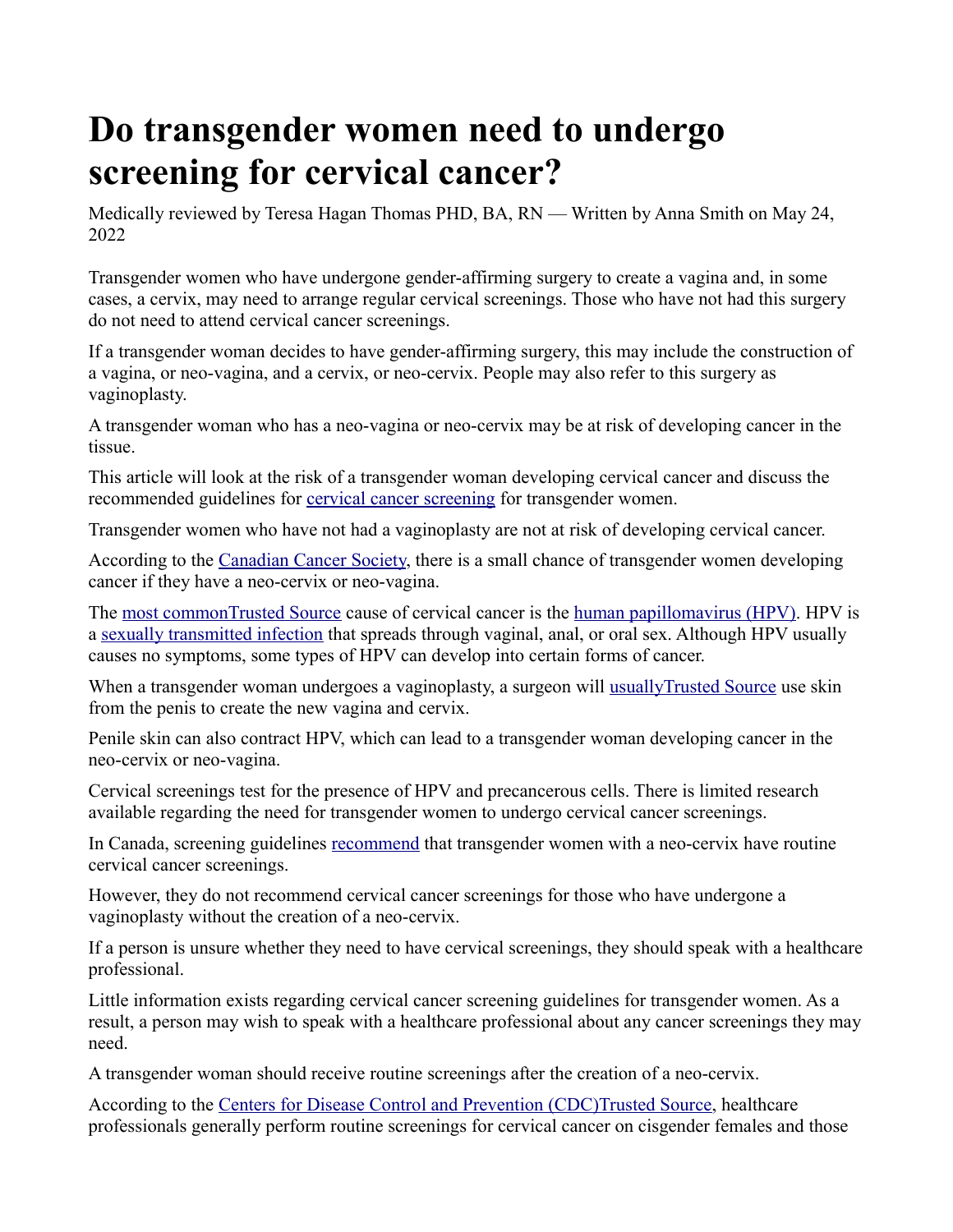assigned female at birth (AFAB) when they reach the age of 21 years.

After an initial cervical cancer screening, a person should undergo screening every 3 years if the result is normal. Between the ages of 30 and 65 years, a person may have a few different screening options:

- **Pap smear only:** A Pap smear checks for precancerous cells. If a person has a normal test result, they may not need another test until 3 years have passed.
- **HPV test only:** If a person has a normal HPV result, they may be able to wait 5 years before their next test.
- **Both HPV and Pap smear:** If both of these results are normal, the next screening does not need to take place until 5 years have passed.

After the age of 65 years, a person may not require cervical cancer screening if they have had normal results for several years.

Cervical cancer screening may be more difficult for a transgender woman. Certain healthcare professionals may not understand the risk of cervical cancer in transgender women. This can lead to people not receiving the care they need.

It is important for a person to see a healthcare professional who is educated about their healthcare requirements.

The following tools may help people find transgender-friendly doctors:

- TransFriendly's [online search tool](https://transfriend.ly/transgender-friendly/doctors/)
- OutCare's [online search tool](https://www.outcarehealth.org/outlist/)
- Transgender Care Listings' [online search tool](http://transcaresite.org/)
- GLMA's [online provider directory](https://glmaimpak.networkats.com/members_online_new/members/dir_provider.asp)
- Trans Healthcare Intelligence's [online search tool,](https://www.transhealthcareintel.com/trans-friendly-gps) based in the United Kingdom
- Action for Trans Health's [list of trans-friendly GPs](https://actionfortranshealth.org.uk/resources/for-trans-people/list-of-trans-friendly-gps/) in the U.K.

There are certain cancers that a transgender woman should receive regular screenings for.

These cancers include:

#### **Neo-vaginal cancer**

[Research from 2019Trusted Source](https://www.ncbi.nlm.nih.gov/pmc/articles/PMC6354136/) notes that, although it is rare, cancer can develop in the neo-vagina. Neo-vaginal cancer can develop due to HPV.

Neo-vaginal tumors tend to develop at the back of the neo-vagina, known as the apex. The apex is the deepest part of the neo-vagina.

Researchers recommend that trans women have frequent gynecological checks. These checks can look for signs of cancer or any other health issues that might affect the neo-vagina.

#### **Prostate cancer**

A person assigned male at birth (AMAB) will generally have a prostate. If a transgender woman decides to have a vaginoplasty, this surgical procedure will [not removeTrusted Source](https://www.ncbi.nlm.nih.gov/pmc/articles/PMC5868281/) the prostate.

There are no specific recommendations on when to undergo [prostate cancer](https://www.medicalnewstoday.com/articles/150086) screenings. The American [Cancer SocietyTrusted Source](https://www.cancer.org/cancer/prostate-cancer/detection-diagnosis-staging/acs-recommendations.html) advises people to make a joint decision with a healthcare professional on whether they should get a screening, based on their personal risk factors.